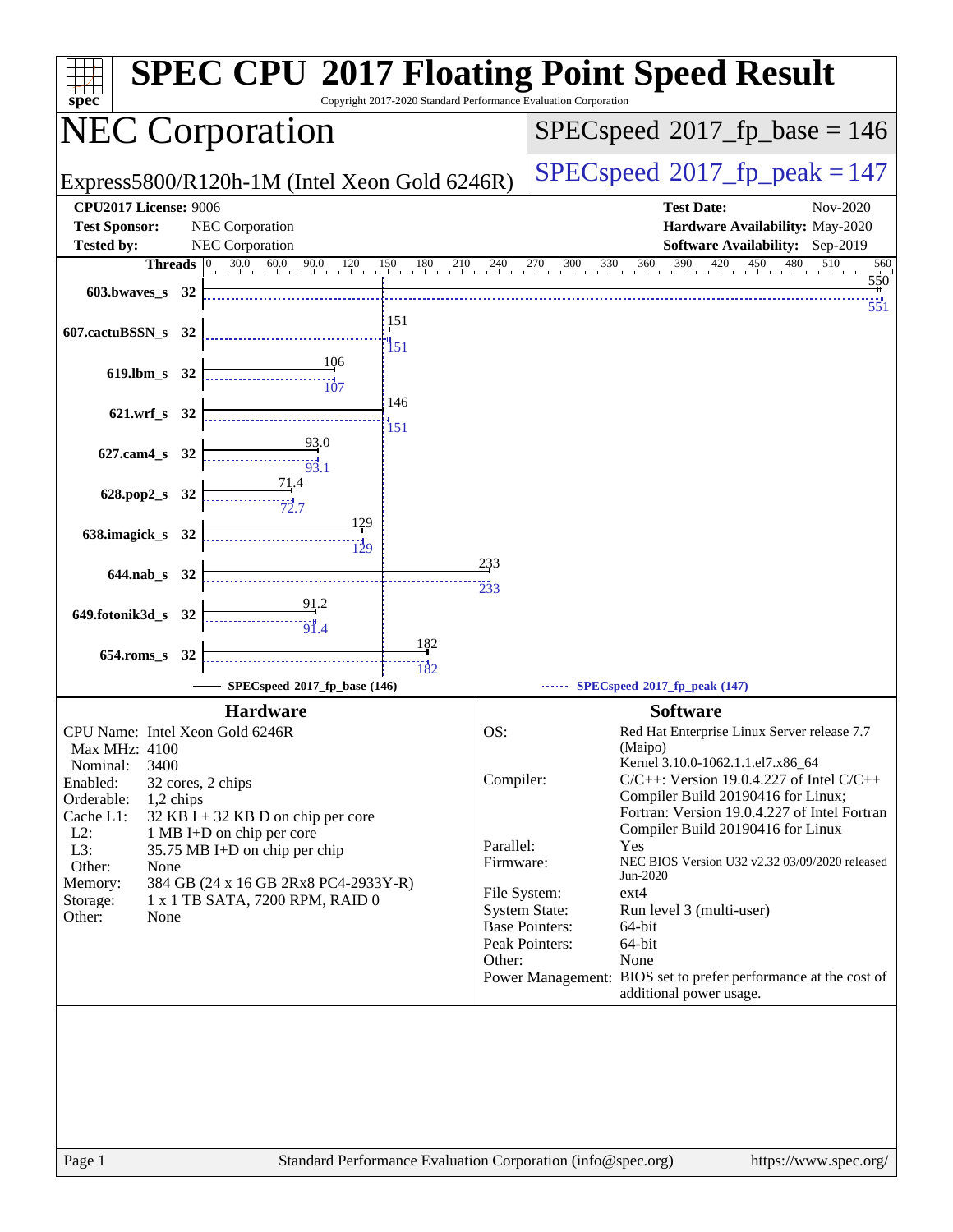| <b>SPEC CPU®2017 Floating Point Speed Result</b>                                                         |                                                                       |                |       |                |       |                                          |       |                |                |              |                |              |                |              |
|----------------------------------------------------------------------------------------------------------|-----------------------------------------------------------------------|----------------|-------|----------------|-------|------------------------------------------|-------|----------------|----------------|--------------|----------------|--------------|----------------|--------------|
| Copyright 2017-2020 Standard Performance Evaluation Corporation<br>$spec^*$                              |                                                                       |                |       |                |       |                                          |       |                |                |              |                |              |                |              |
| <b>NEC Corporation</b>                                                                                   |                                                                       |                |       |                |       | $SPEC speed^{\circ}2017\_fp\_base = 146$ |       |                |                |              |                |              |                |              |
| Express5800/R120h-1M (Intel Xeon Gold 6246R)                                                             |                                                                       |                |       |                |       | $SPEC speed^{\circ}2017$ _fp_peak = 147  |       |                |                |              |                |              |                |              |
| <b>CPU2017 License: 9006</b><br><b>Test Date:</b><br>Nov-2020                                            |                                                                       |                |       |                |       |                                          |       |                |                |              |                |              |                |              |
| <b>Test Sponsor:</b><br>Hardware Availability: May-2020<br><b>NEC</b> Corporation                        |                                                                       |                |       |                |       |                                          |       |                |                |              |                |              |                |              |
| <b>Tested by:</b>                                                                                        | <b>NEC Corporation</b><br><b>Software Availability:</b><br>$Sep-2019$ |                |       |                |       |                                          |       |                |                |              |                |              |                |              |
| <b>Results Table</b>                                                                                     |                                                                       |                |       |                |       |                                          |       |                |                |              |                |              |                |              |
|                                                                                                          | <b>Base</b>                                                           |                |       |                |       | Peak                                     |       |                |                |              |                |              |                |              |
| <b>Benchmark</b>                                                                                         | <b>Threads</b>                                                        | <b>Seconds</b> | Ratio | <b>Seconds</b> | Ratio | <b>Seconds</b>                           | Ratio | <b>Threads</b> | <b>Seconds</b> | <b>Ratio</b> | <b>Seconds</b> | <b>Ratio</b> | <b>Seconds</b> | <b>Ratio</b> |
| 603.bwayes s                                                                                             | 32                                                                    | 108            | 548   | 107            | 551   | 107                                      | 550   | 32             | 107            | 552          | 107            | 550          | 107            | 551          |
| 607.cactuBSSN s                                                                                          | 32                                                                    | 111            | 151   | 110            | 152   | 110                                      | 151   | 32             | 112            | 149          | 110            | 151          | 109            | 152          |
| $619.1$ bm s                                                                                             | 32                                                                    | 49.2           | 106   | 49.2           | 106   | 49.2                                     | 106   | 32             | 49.3           | 106          | 49.1           | 107          | 49.2           | <b>107</b>   |
| $621$ .wrf s                                                                                             | 32                                                                    | 90.7           | 146   | 90.4           | 146   | 90.4                                     | 146   | 32             | 87.5           | 151          | 87.7           | 151          | 88.1           | 150          |
| $627$ .cam4 s                                                                                            | 32                                                                    | 95.0           | 93.3  | 95.6           | 92.7  | 95.3                                     | 93.0  | 32             | 95.0           | 93.3         | 95.2           | 93.1         | 95.7           | 92.6         |
| $628.pop2_s$                                                                                             | 32                                                                    | 166            | 71.7  | 166            | 71.4  | 167                                      | 71.3  | 32             | 162            | 73.4         | 164            | 72.5         | 163            | 72.7         |
| 638.imagick_s                                                                                            | 32                                                                    | 111            | 130   | 112            | 129   | 112                                      | 129   | 32             | 112            | 129          | 111            | 130          | 111            | <b>129</b>   |
| $644$ .nab s                                                                                             | 32                                                                    | 75.1           | 233   | 75.1           | 233   | 75.2                                     | 232   | 32             | 75.1           | 233          | 75.1           | 233          | 75.1           | 233          |
| 649.fotonik3d s                                                                                          | 32                                                                    | 99.7           | 91.4  | 100            | 91.1  | 100                                      | 91.2  | 32             | 99.8           | 91.4         | 102            | 89.8         | 99.7           | 91.4         |
| $654$ .roms s                                                                                            | 32                                                                    | 86.5           | 182   | 86.2           | 183   | 86.8                                     | 181   | 32             | 86.4           | 182          | 86.0           | 183          | 86.6           | 182          |
| $SPECspeed*2017_fp\_base =$<br>146                                                                       |                                                                       |                |       |                |       |                                          |       |                |                |              |                |              |                |              |
| $SPECspeed*2017_fp\_peak =$<br>147                                                                       |                                                                       |                |       |                |       |                                          |       |                |                |              |                |              |                |              |
| Results appear in the order in which they were run. Bold underlined text indicates a median measurement. |                                                                       |                |       |                |       |                                          |       |                |                |              |                |              |                |              |
|                                                                                                          |                                                                       |                |       |                |       |                                          |       |                |                |              |                |              |                |              |

#### **[Operating System Notes](http://www.spec.org/auto/cpu2017/Docs/result-fields.html#OperatingSystemNotes)**

Stack size set to unlimited using "ulimit -s unlimited"

#### **[Environment Variables Notes](http://www.spec.org/auto/cpu2017/Docs/result-fields.html#EnvironmentVariablesNotes)**

Environment variables set by runcpu before the start of the run: KMP\_AFFINITY = "granularity=fine,compact" LD\_LIBRARY\_PATH = "/home/cpu2017/lib/intel64" OMP\_STACKSIZE = "192M"

#### **[General Notes](http://www.spec.org/auto/cpu2017/Docs/result-fields.html#GeneralNotes)**

 Binaries compiled on a system with 1x Intel Core i9-7900X CPU + 32GB RAM memory using Redhat Enterprise Linux 7.5 Transparent Huge Pages enabled by default Prior to runcpu invocation Filesystem page cache synced and cleared with: sync; echo 3 > /proc/sys/vm/drop\_caches

 NA: The test sponsor attests, as of date of publication, that CVE-2017-5754 (Meltdown) is mitigated in the system as tested and documented. Yes: The test sponsor attests, as of date of publication, that CVE-2017-5753 (Spectre variant 1) is mitigated in the system as tested and documented. Yes: The test sponsor attests, as of date of publication, that CVE-2017-5715 (Spectre variant 2) is mitigated in the system as tested and documented.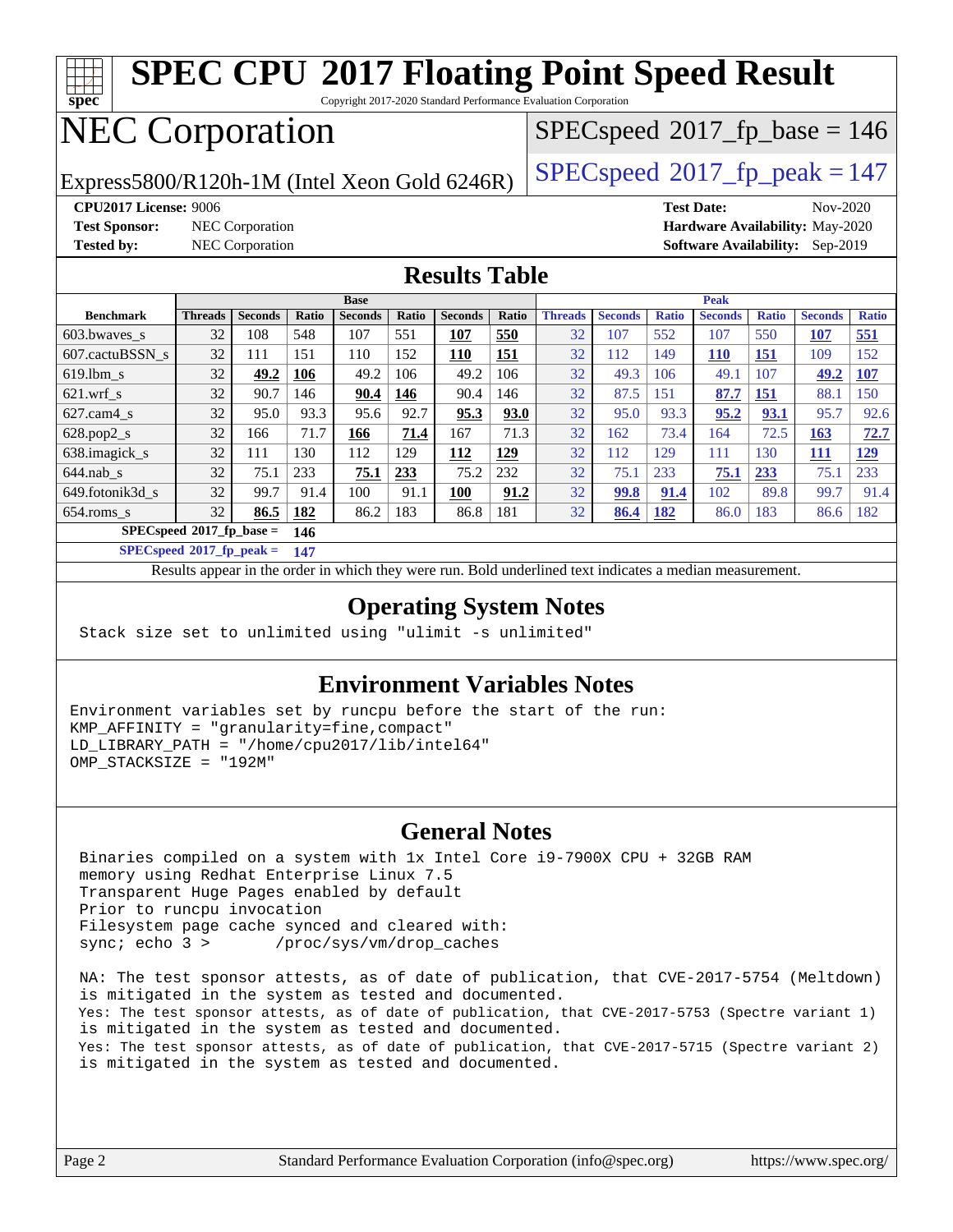| <b>NEC Corporation</b><br>$SPEC speed^{\circ}2017$ fp base = 146<br>$SPEC speed^{\circ}2017$ fp peak = 147<br>Express5800/R120h-1M (Intel Xeon Gold 6246R)<br><b>CPU2017 License: 9006</b><br><b>Test Date:</b><br>Nov-2020<br><b>Test Sponsor:</b><br>NEC Corporation<br>Hardware Availability: May-2020<br>Software Availability: Sep-2019<br><b>Tested by:</b><br>NEC Corporation<br><b>Platform Notes</b><br>BIOS Settings:<br>Thermal Configuration: Maximum Cooling<br>Workload Profile: General Peak Frequency Compute<br>Intel Hyper-Threading: Disabled<br>Memory Patrol Scrubbing: Disabled<br>LLC Dead Line Allocation: Disabled<br>LLC Prefetch: Enabled<br>Enhanced Processor Performance: Enabled<br>Workload Profile: Custom<br>NUMA Group Size Optimization: Flat<br>Sysinfo program /home/cpu2017/bin/sysinfo<br>Rev: r6365 of 2019-08-21 295195f888a3d7edble6e46a485a0011<br>running on r120h1m Fri Nov 6 06:18:02 2020<br>SUT (System Under Test) info as seen by some common utilities.<br>For more information on this section, see<br>https://www.spec.org/cpu2017/Docs/config.html#sysinfo<br>From /proc/cpuinfo<br>model name: $Intel(R)$ Xeon $(R)$ Gold 6246R CPU @ 3.40GHz<br>"physical id"s (chips)<br>2<br>32 "processors"<br>cores, siblings (Caution: counting these is hw and system dependent. The following<br>excerpts from /proc/cpuinfo might not be reliable. Use with caution.)<br>cpu cores : 16<br>siblings : 16<br>physical 0: cores 0 1 3 6 9 12 13 16 17 18 19 20 21 26 27 29<br>physical 1: cores 0 2 3 6 10 12 13 16 17 18 19 20 21 26 27 29<br>From lscpu:<br>Architecture:<br>x86 64<br>$CPU$ op-mode(s):<br>$32$ -bit, $64$ -bit<br>Little Endian<br>Byte Order:<br>32<br>CPU(s):<br>$0 - 31$<br>On-line $CPU(s)$ list:<br>Thread(s) per core:<br>1<br>Core(s) per socket:<br>16<br>2<br>Socket(s):<br>2<br>NUMA node(s):<br>Vendor ID:<br>GenuineIntel<br>CPU family:<br>6<br>Model:<br>85<br>Model name:<br>$Intel(R) Xeon(R) Gold 6246R CPU @ 3.40GHz$<br>Stepping:<br>7<br>3400.000<br>CPU MHz:<br>6800.00<br>BogoMIPS:<br>(Continued on next page) | $spec^*$ | Copyright 2017-2020 Standard Performance Evaluation Corporation | <b>SPEC CPU®2017 Floating Point Speed Result</b> |  |  |  |  |  |  |
|----------------------------------------------------------------------------------------------------------------------------------------------------------------------------------------------------------------------------------------------------------------------------------------------------------------------------------------------------------------------------------------------------------------------------------------------------------------------------------------------------------------------------------------------------------------------------------------------------------------------------------------------------------------------------------------------------------------------------------------------------------------------------------------------------------------------------------------------------------------------------------------------------------------------------------------------------------------------------------------------------------------------------------------------------------------------------------------------------------------------------------------------------------------------------------------------------------------------------------------------------------------------------------------------------------------------------------------------------------------------------------------------------------------------------------------------------------------------------------------------------------------------------------------------------------------------------------------------------------------------------------------------------------------------------------------------------------------------------------------------------------------------------------------------------------------------------------------------------------------------------------------------------------------------------------------------------------------------------------------------------------------------------------------------------------------------------------------------------------|----------|-----------------------------------------------------------------|--------------------------------------------------|--|--|--|--|--|--|
|                                                                                                                                                                                                                                                                                                                                                                                                                                                                                                                                                                                                                                                                                                                                                                                                                                                                                                                                                                                                                                                                                                                                                                                                                                                                                                                                                                                                                                                                                                                                                                                                                                                                                                                                                                                                                                                                                                                                                                                                                                                                                                          |          |                                                                 |                                                  |  |  |  |  |  |  |
|                                                                                                                                                                                                                                                                                                                                                                                                                                                                                                                                                                                                                                                                                                                                                                                                                                                                                                                                                                                                                                                                                                                                                                                                                                                                                                                                                                                                                                                                                                                                                                                                                                                                                                                                                                                                                                                                                                                                                                                                                                                                                                          |          |                                                                 |                                                  |  |  |  |  |  |  |
|                                                                                                                                                                                                                                                                                                                                                                                                                                                                                                                                                                                                                                                                                                                                                                                                                                                                                                                                                                                                                                                                                                                                                                                                                                                                                                                                                                                                                                                                                                                                                                                                                                                                                                                                                                                                                                                                                                                                                                                                                                                                                                          |          |                                                                 |                                                  |  |  |  |  |  |  |
|                                                                                                                                                                                                                                                                                                                                                                                                                                                                                                                                                                                                                                                                                                                                                                                                                                                                                                                                                                                                                                                                                                                                                                                                                                                                                                                                                                                                                                                                                                                                                                                                                                                                                                                                                                                                                                                                                                                                                                                                                                                                                                          |          |                                                                 |                                                  |  |  |  |  |  |  |
|                                                                                                                                                                                                                                                                                                                                                                                                                                                                                                                                                                                                                                                                                                                                                                                                                                                                                                                                                                                                                                                                                                                                                                                                                                                                                                                                                                                                                                                                                                                                                                                                                                                                                                                                                                                                                                                                                                                                                                                                                                                                                                          |          |                                                                 |                                                  |  |  |  |  |  |  |
|                                                                                                                                                                                                                                                                                                                                                                                                                                                                                                                                                                                                                                                                                                                                                                                                                                                                                                                                                                                                                                                                                                                                                                                                                                                                                                                                                                                                                                                                                                                                                                                                                                                                                                                                                                                                                                                                                                                                                                                                                                                                                                          |          |                                                                 |                                                  |  |  |  |  |  |  |
| Page 3<br>Standard Performance Evaluation Corporation (info@spec.org)<br>https://www.spec.org/                                                                                                                                                                                                                                                                                                                                                                                                                                                                                                                                                                                                                                                                                                                                                                                                                                                                                                                                                                                                                                                                                                                                                                                                                                                                                                                                                                                                                                                                                                                                                                                                                                                                                                                                                                                                                                                                                                                                                                                                           |          |                                                                 |                                                  |  |  |  |  |  |  |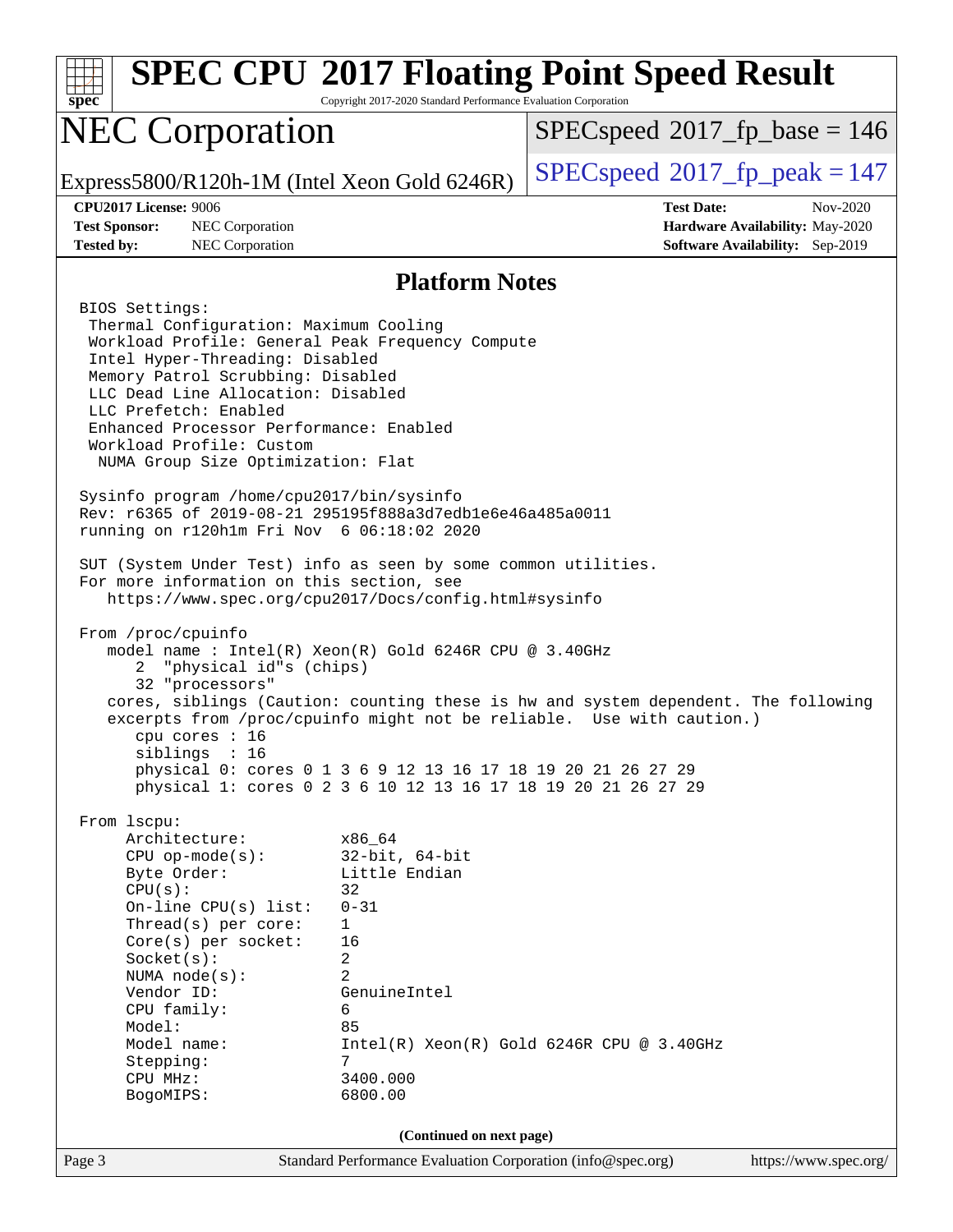**[spec](http://www.spec.org/) [SPEC CPU](http://www.spec.org/auto/cpu2017/Docs/result-fields.html#SPECCPU2017FloatingPointSpeedResult)[2017 Floating Point Speed Result](http://www.spec.org/auto/cpu2017/Docs/result-fields.html#SPECCPU2017FloatingPointSpeedResult)** Copyright 2017-2020 Standard Performance Evaluation Corporation NEC Corporation Express5800/R120h-1M (Intel Xeon Gold 6246R)  $\big|$  [SPECspeed](http://www.spec.org/auto/cpu2017/Docs/result-fields.html#SPECspeed2017fppeak)<sup>®</sup>[2017\\_fp\\_peak = 1](http://www.spec.org/auto/cpu2017/Docs/result-fields.html#SPECspeed2017fppeak)47 [SPECspeed](http://www.spec.org/auto/cpu2017/Docs/result-fields.html#SPECspeed2017fpbase)<sup>®</sup>2017 fp base = 146 **[CPU2017 License:](http://www.spec.org/auto/cpu2017/Docs/result-fields.html#CPU2017License)** 9006 **[Test Date:](http://www.spec.org/auto/cpu2017/Docs/result-fields.html#TestDate)** Nov-2020 **[Test Sponsor:](http://www.spec.org/auto/cpu2017/Docs/result-fields.html#TestSponsor)** NEC Corporation **[Hardware Availability:](http://www.spec.org/auto/cpu2017/Docs/result-fields.html#HardwareAvailability)** May-2020 **[Tested by:](http://www.spec.org/auto/cpu2017/Docs/result-fields.html#Testedby)** NEC Corporation **[Software Availability:](http://www.spec.org/auto/cpu2017/Docs/result-fields.html#SoftwareAvailability)** Sep-2019 **[Platform Notes \(Continued\)](http://www.spec.org/auto/cpu2017/Docs/result-fields.html#PlatformNotes)** Virtualization: VT-x L1d cache: 32K L1i cache: 32K L2 cache: 1024K L3 cache: 36608K NUMA node0 CPU(s): 0-15 NUMA node1 CPU(s): 16-31 Flags: fpu vme de pse tsc msr pae mce cx8 apic sep mtrr pge mca cmov pat pse36 clflush dts acpi mmx fxsr sse sse2 ss ht tm pbe syscall nx pdpe1gb rdtscp lm constant\_tsc art arch\_perfmon pebs bts rep\_good nopl xtopology nonstop\_tsc aperfmperf eagerfpu pni pclmulqdq dtes64 monitor ds\_cpl vmx smx est tm2 ssse3 sdbg fma cx16 xtpr pdcm pcid dca sse4\_1 sse4\_2 x2apic movbe popcnt tsc\_deadline\_timer aes xsave avx f16c rdrand lahf\_lm abm 3dnowprefetch epb cat\_l3 cdp\_l3 invpcid\_single intel\_ppin intel\_pt ssbd mba ibrs ibpb stibp ibrs\_enhanced tpr\_shadow vnmi flexpriority ept vpid fsgsbase tsc\_adjust bmi1 hle avx2 smep bmi2 erms invpcid rtm cqm mpx rdt\_a avx512f avx512dq rdseed adx smap clflushopt clwb avx512cd avx512bw avx512vl xsaveopt xsavec xgetbv1 cqm\_llc cqm\_occup\_llc cqm\_mbm\_total cqm\_mbm\_local dtherm ida arat pln pts pku ospke avx512\_vnni md\_clear spec\_ctrl intel\_stibp flush\_l1d arch\_capabilities /proc/cpuinfo cache data cache size : 36608 KB From numactl --hardware WARNING: a numactl 'node' might or might not correspond to a physical chip. available: 2 nodes (0-1) node 0 cpus: 0 1 2 3 4 5 6 7 8 9 10 11 12 13 14 15 node 0 size: 196264 MB node 0 free: 191627 MB node 1 cpus: 16 17 18 19 20 21 22 23 24 25 26 27 28 29 30 31 node 1 size: 196607 MB node 1 free: 192108 MB node distances: node 0 1 0: 10 21 1: 21 10 From /proc/meminfo MemTotal: 395924104 kB HugePages\_Total: 0 Hugepagesize: 2048 kB From /etc/\*release\* /etc/\*version\* os-release: NAME="Red Hat Enterprise Linux Server" VERSION="7.7 (Maipo)" ID="rhel"

**(Continued on next page)**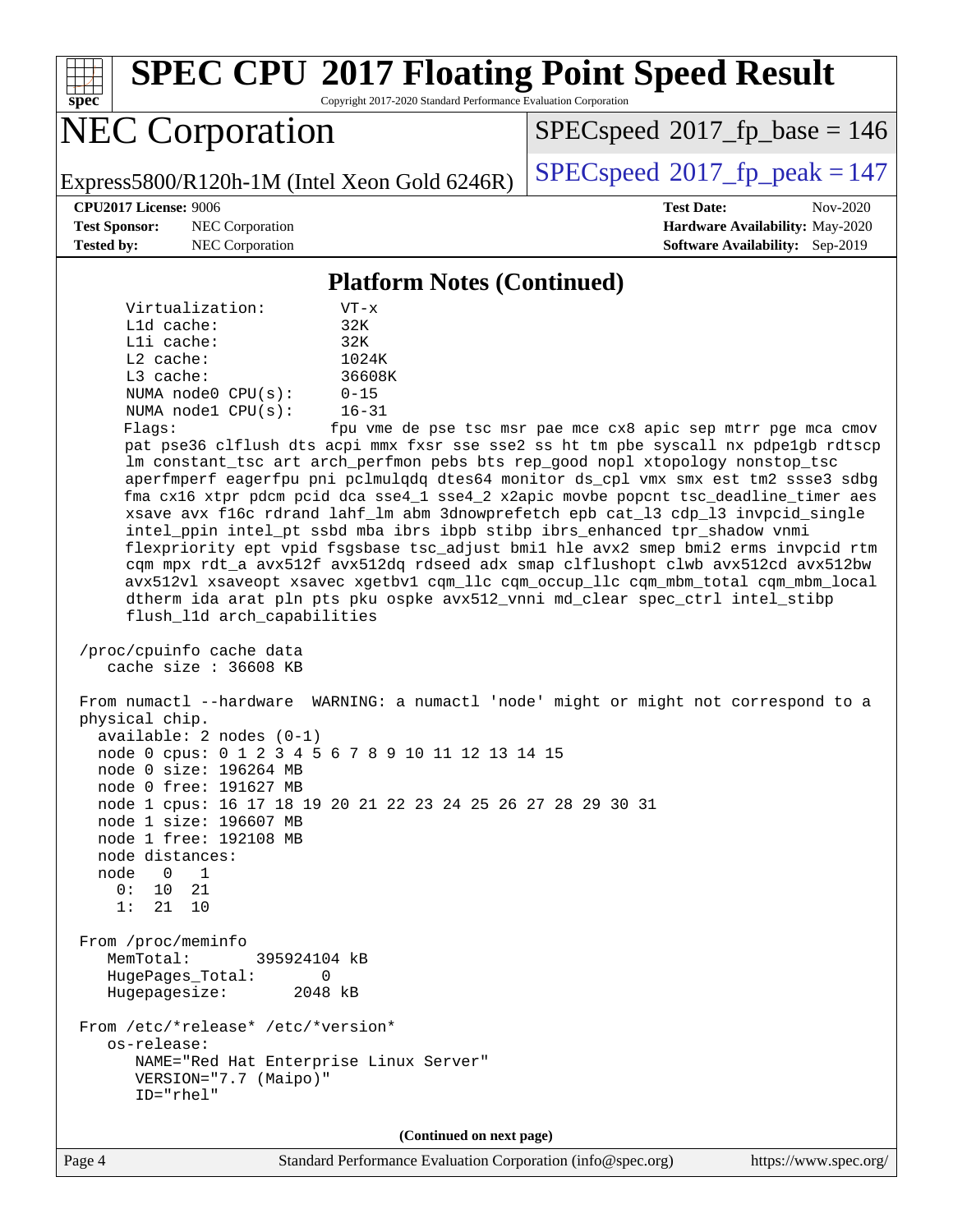**[spec](http://www.spec.org/) [SPEC CPU](http://www.spec.org/auto/cpu2017/Docs/result-fields.html#SPECCPU2017FloatingPointSpeedResult)[2017 Floating Point Speed Result](http://www.spec.org/auto/cpu2017/Docs/result-fields.html#SPECCPU2017FloatingPointSpeedResult)** Copyright 2017-2020 Standard Performance Evaluation Corporation NEC Corporation Express5800/R120h-1M (Intel Xeon Gold 6246R)  $\left|$  [SPECspeed](http://www.spec.org/auto/cpu2017/Docs/result-fields.html#SPECspeed2017fppeak)<sup>®</sup>[2017\\_fp\\_peak = 1](http://www.spec.org/auto/cpu2017/Docs/result-fields.html#SPECspeed2017fppeak)47 [SPECspeed](http://www.spec.org/auto/cpu2017/Docs/result-fields.html#SPECspeed2017fpbase)<sup>®</sup>2017 fp base = 146 **[CPU2017 License:](http://www.spec.org/auto/cpu2017/Docs/result-fields.html#CPU2017License)** 9006 **[Test Date:](http://www.spec.org/auto/cpu2017/Docs/result-fields.html#TestDate)** Nov-2020 **[Test Sponsor:](http://www.spec.org/auto/cpu2017/Docs/result-fields.html#TestSponsor)** NEC Corporation **[Hardware Availability:](http://www.spec.org/auto/cpu2017/Docs/result-fields.html#HardwareAvailability)** May-2020 **[Tested by:](http://www.spec.org/auto/cpu2017/Docs/result-fields.html#Testedby)** NEC Corporation **[Software Availability:](http://www.spec.org/auto/cpu2017/Docs/result-fields.html#SoftwareAvailability)** Sep-2019 **[Platform Notes \(Continued\)](http://www.spec.org/auto/cpu2017/Docs/result-fields.html#PlatformNotes)** ID\_LIKE="fedora" VARIANT="Server" VARIANT\_ID="server" VERSION\_ID="7.7" PRETTY\_NAME="Red Hat Enterprise Linux Server 7.7 (Maipo)" redhat-release: Red Hat Enterprise Linux Server release 7.7 (Maipo) system-release: Red Hat Enterprise Linux Server release 7.7 (Maipo) system-release-cpe: cpe:/o:redhat:enterprise\_linux:7.7:ga:server uname -a: Linux r120h1m 3.10.0-1062.1.1.el7.x86\_64 #1 SMP Tue Aug 13 18:39:59 UTC 2019 x86\_64 x86\_64 x86\_64 GNU/Linux Kernel self-reported vulnerability status: CVE-2018-3620 (L1 Terminal Fault): Not affected Microarchitectural Data Sampling: Not affected CVE-2017-5754 (Meltdown): Not affected CVE-2018-3639 (Speculative Store Bypass): Mitigation: Speculative Store Bypass disabled via prctl and seccomp CVE-2017-5753 (Spectre variant 1): Mitigation: Load fences, usercopy/swapgs barriers and \_\_user pointer sanitization CVE-2017-5715 (Spectre variant 2): Mitigation: Full retpoline, IBPB run-level 3 Nov 6 06:12 SPEC is set to: /home/cpu2017 Filesystem Type Size Used Avail Use% Mounted on /dev/sda3 ext4 908G 236G 626G 28% / From /sys/devices/virtual/dmi/id BIOS: NEC U32 03/09/2020 Vendor: NEC Product: Express5800/R120h-1M Serial: JPN0084094 Additional information from dmidecode follows. WARNING: Use caution when you interpret this section. The 'dmidecode' program reads system data which is "intended to allow hardware to be accurately determined", but the intent may not be met, as there are frequent changes to hardware, firmware, and the "DMTF SMBIOS" standard. Memory: 24x HPE P03050-091 16 GB 2 rank 2933 (End of data from sysinfo program)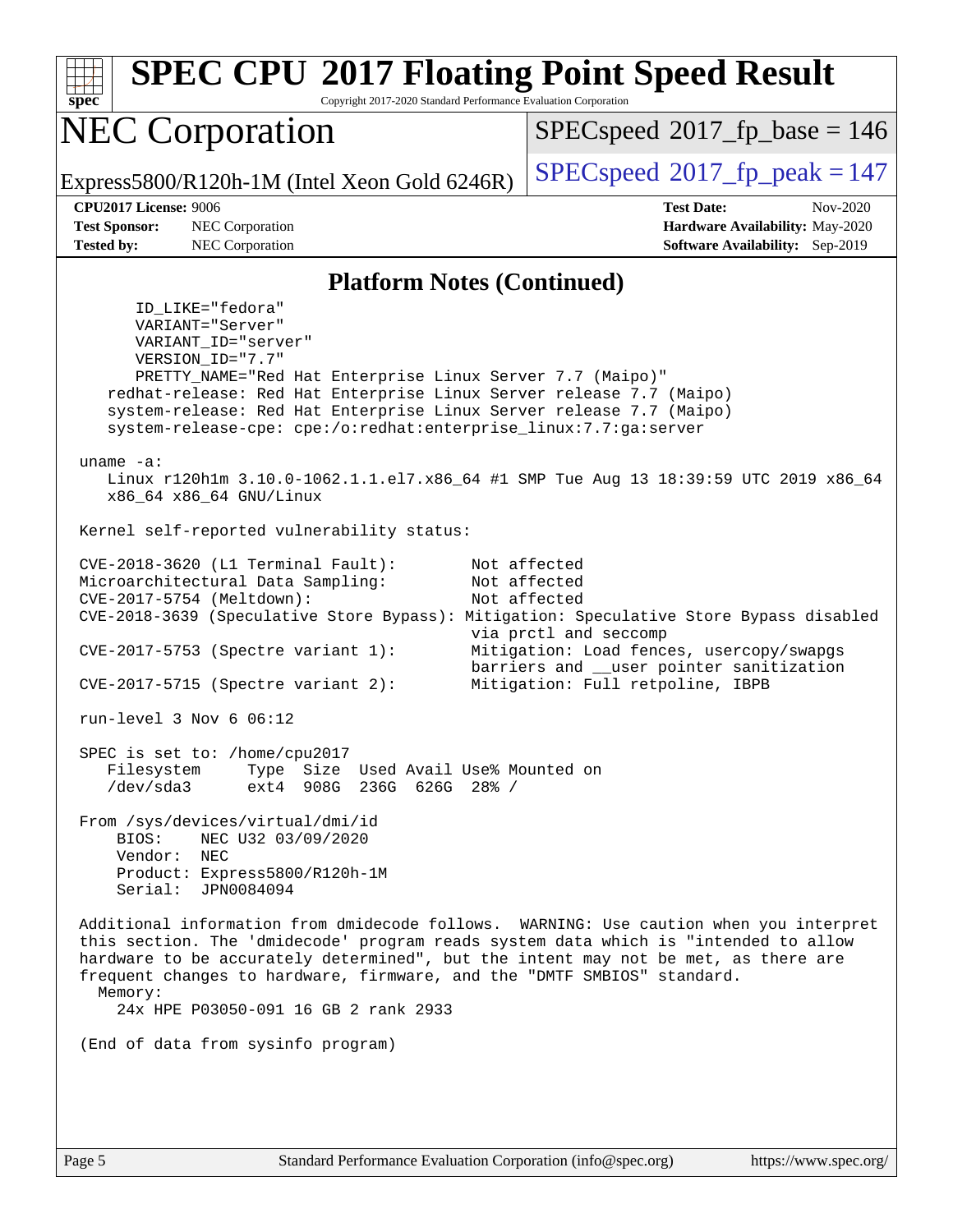| <b>SPEC CPU®2017 Floating Point Speed Result</b><br>Copyright 2017-2020 Standard Performance Evaluation Corporation<br>$spec^*$                                                                                                                                                                                                                                                                                                                                                                                                                                      |                                                                                                     |  |  |  |  |  |  |  |  |
|----------------------------------------------------------------------------------------------------------------------------------------------------------------------------------------------------------------------------------------------------------------------------------------------------------------------------------------------------------------------------------------------------------------------------------------------------------------------------------------------------------------------------------------------------------------------|-----------------------------------------------------------------------------------------------------|--|--|--|--|--|--|--|--|
| <b>NEC Corporation</b>                                                                                                                                                                                                                                                                                                                                                                                                                                                                                                                                               | $SPEC speed^{\circ}2017$ fp base = 146                                                              |  |  |  |  |  |  |  |  |
| Express5800/R120h-1M (Intel Xeon Gold 6246R)                                                                                                                                                                                                                                                                                                                                                                                                                                                                                                                         | $SPEC speed^{\circ}2017$ _fp_peak = 147                                                             |  |  |  |  |  |  |  |  |
| CPU2017 License: 9006<br><b>Test Sponsor:</b><br>NEC Corporation<br><b>Tested by:</b><br>NEC Corporation                                                                                                                                                                                                                                                                                                                                                                                                                                                             | <b>Test Date:</b><br>Nov-2020<br>Hardware Availability: May-2020<br>Software Availability: Sep-2019 |  |  |  |  |  |  |  |  |
| <b>Compiler Version Notes</b>                                                                                                                                                                                                                                                                                                                                                                                                                                                                                                                                        |                                                                                                     |  |  |  |  |  |  |  |  |
| 619.1bm_s(base, peak) 638.imagick_s(base, peak)<br>С<br>644.nab_s(base, peak)                                                                                                                                                                                                                                                                                                                                                                                                                                                                                        |                                                                                                     |  |  |  |  |  |  |  |  |
| Intel(R) C Intel(R) 64 Compiler for applications running on Intel(R) 64,<br>Version 19.0.4.227 Build 20190416<br>Copyright (C) 1985-2019 Intel Corporation. All rights reserved.                                                                                                                                                                                                                                                                                                                                                                                     |                                                                                                     |  |  |  |  |  |  |  |  |
| $C++$ , C, Fortran   607.cactuBSSN_s(base, peak)                                                                                                                                                                                                                                                                                                                                                                                                                                                                                                                     |                                                                                                     |  |  |  |  |  |  |  |  |
| Intel(R) $C++$ Intel(R) 64 Compiler for applications running on Intel(R) 64,<br>Version 19.0.4.227 Build 20190416<br>Copyright (C) 1985-2019 Intel Corporation. All rights reserved.<br>Intel(R) C Intel(R) 64 Compiler for applications running on Intel(R) 64,<br>Version 19.0.4.227 Build 20190416<br>Copyright (C) 1985-2019 Intel Corporation. All rights reserved.<br>$Intel(R)$ Fortran Intel(R) 64 Compiler for applications running on Intel(R)<br>64, Version 19.0.4.227 Build 20190416<br>Copyright (C) 1985-2019 Intel Corporation. All rights reserved. |                                                                                                     |  |  |  |  |  |  |  |  |
| ======================<br>603.bwaves_s(base, peak) 649.fotonik3d_s(base, peak)<br>Fortran<br>654.roms_s(base, peak)                                                                                                                                                                                                                                                                                                                                                                                                                                                  |                                                                                                     |  |  |  |  |  |  |  |  |
| $Intel(R)$ Fortran Intel(R) 64 Compiler for applications running on Intel(R)<br>64, Version 19.0.4.227 Build 20190416<br>Copyright (C) 1985-2019 Intel Corporation. All rights reserved.<br>_________________                                                                                                                                                                                                                                                                                                                                                        |                                                                                                     |  |  |  |  |  |  |  |  |
| Fortran, C   621.wrf_s(base, peak) 627.cam4_s(base, peak)<br>$  628.pop2_s(base, peak)$                                                                                                                                                                                                                                                                                                                                                                                                                                                                              |                                                                                                     |  |  |  |  |  |  |  |  |
| $Intel(R)$ Fortran Intel(R) 64 Compiler for applications running on Intel(R)<br>64, Version 19.0.4.227 Build 20190416<br>Copyright (C) 1985-2019 Intel Corporation. All rights reserved.<br>Intel(R) C Intel(R) 64 Compiler for applications running on Intel(R) 64,<br>Version 19.0.4.227 Build 20190416<br>Copyright (C) 1985-2019 Intel Corporation. All rights reserved.                                                                                                                                                                                         |                                                                                                     |  |  |  |  |  |  |  |  |
|                                                                                                                                                                                                                                                                                                                                                                                                                                                                                                                                                                      |                                                                                                     |  |  |  |  |  |  |  |  |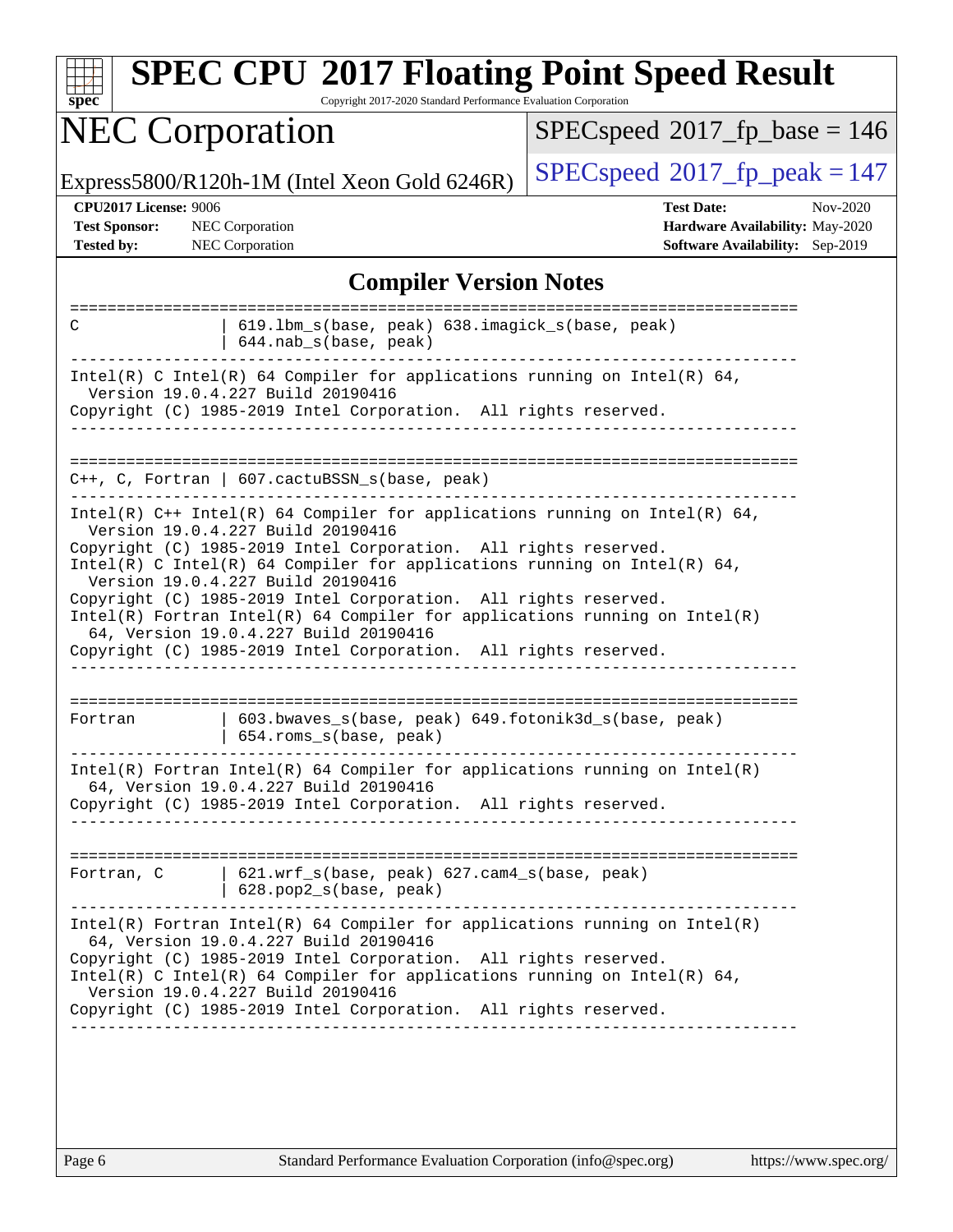| s<br>Æ<br>U<br>Ľ |  |  |  |  |  |  |
|------------------|--|--|--|--|--|--|

# **[SPEC CPU](http://www.spec.org/auto/cpu2017/Docs/result-fields.html#SPECCPU2017FloatingPointSpeedResult)[2017 Floating Point Speed Result](http://www.spec.org/auto/cpu2017/Docs/result-fields.html#SPECCPU2017FloatingPointSpeedResult)**

Copyright 2017-2020 Standard Performance Evaluation Corporation

## NEC Corporation

[SPECspeed](http://www.spec.org/auto/cpu2017/Docs/result-fields.html#SPECspeed2017fpbase)<sup>®</sup>2017 fp base = 146

Express5800/R120h-1M (Intel Xeon Gold 6246R)  $\big|$  [SPECspeed](http://www.spec.org/auto/cpu2017/Docs/result-fields.html#SPECspeed2017fppeak)<sup>®</sup>[2017\\_fp\\_peak = 1](http://www.spec.org/auto/cpu2017/Docs/result-fields.html#SPECspeed2017fppeak)47

**[Test Sponsor:](http://www.spec.org/auto/cpu2017/Docs/result-fields.html#TestSponsor)** NEC Corporation **[Hardware Availability:](http://www.spec.org/auto/cpu2017/Docs/result-fields.html#HardwareAvailability)** May-2020 **[Tested by:](http://www.spec.org/auto/cpu2017/Docs/result-fields.html#Testedby)** NEC Corporation **[Software Availability:](http://www.spec.org/auto/cpu2017/Docs/result-fields.html#SoftwareAvailability)** Sep-2019

**[CPU2017 License:](http://www.spec.org/auto/cpu2017/Docs/result-fields.html#CPU2017License)** 9006 **[Test Date:](http://www.spec.org/auto/cpu2017/Docs/result-fields.html#TestDate)** Nov-2020

### **[Base Compiler Invocation](http://www.spec.org/auto/cpu2017/Docs/result-fields.html#BaseCompilerInvocation)**

[C benchmarks:](http://www.spec.org/auto/cpu2017/Docs/result-fields.html#Cbenchmarks) [icc -m64 -std=c11](http://www.spec.org/cpu2017/results/res2020q4/cpu2017-20201109-24349.flags.html#user_CCbase_intel_icc_64bit_c11_33ee0cdaae7deeeab2a9725423ba97205ce30f63b9926c2519791662299b76a0318f32ddfffdc46587804de3178b4f9328c46fa7c2b0cd779d7a61945c91cd35)

[Fortran benchmarks](http://www.spec.org/auto/cpu2017/Docs/result-fields.html#Fortranbenchmarks): [ifort -m64](http://www.spec.org/cpu2017/results/res2020q4/cpu2017-20201109-24349.flags.html#user_FCbase_intel_ifort_64bit_24f2bb282fbaeffd6157abe4f878425411749daecae9a33200eee2bee2fe76f3b89351d69a8130dd5949958ce389cf37ff59a95e7a40d588e8d3a57e0c3fd751)

[Benchmarks using both Fortran and C:](http://www.spec.org/auto/cpu2017/Docs/result-fields.html#BenchmarksusingbothFortranandC) [ifort -m64](http://www.spec.org/cpu2017/results/res2020q4/cpu2017-20201109-24349.flags.html#user_CC_FCbase_intel_ifort_64bit_24f2bb282fbaeffd6157abe4f878425411749daecae9a33200eee2bee2fe76f3b89351d69a8130dd5949958ce389cf37ff59a95e7a40d588e8d3a57e0c3fd751) [icc -m64 -std=c11](http://www.spec.org/cpu2017/results/res2020q4/cpu2017-20201109-24349.flags.html#user_CC_FCbase_intel_icc_64bit_c11_33ee0cdaae7deeeab2a9725423ba97205ce30f63b9926c2519791662299b76a0318f32ddfffdc46587804de3178b4f9328c46fa7c2b0cd779d7a61945c91cd35)

[Benchmarks using Fortran, C, and C++:](http://www.spec.org/auto/cpu2017/Docs/result-fields.html#BenchmarksusingFortranCandCXX) [icpc -m64](http://www.spec.org/cpu2017/results/res2020q4/cpu2017-20201109-24349.flags.html#user_CC_CXX_FCbase_intel_icpc_64bit_4ecb2543ae3f1412ef961e0650ca070fec7b7afdcd6ed48761b84423119d1bf6bdf5cad15b44d48e7256388bc77273b966e5eb805aefd121eb22e9299b2ec9d9) [icc -m64 -std=c11](http://www.spec.org/cpu2017/results/res2020q4/cpu2017-20201109-24349.flags.html#user_CC_CXX_FCbase_intel_icc_64bit_c11_33ee0cdaae7deeeab2a9725423ba97205ce30f63b9926c2519791662299b76a0318f32ddfffdc46587804de3178b4f9328c46fa7c2b0cd779d7a61945c91cd35) [ifort -m64](http://www.spec.org/cpu2017/results/res2020q4/cpu2017-20201109-24349.flags.html#user_CC_CXX_FCbase_intel_ifort_64bit_24f2bb282fbaeffd6157abe4f878425411749daecae9a33200eee2bee2fe76f3b89351d69a8130dd5949958ce389cf37ff59a95e7a40d588e8d3a57e0c3fd751)

#### **[Base Portability Flags](http://www.spec.org/auto/cpu2017/Docs/result-fields.html#BasePortabilityFlags)**

 603.bwaves\_s: [-DSPEC\\_LP64](http://www.spec.org/cpu2017/results/res2020q4/cpu2017-20201109-24349.flags.html#suite_basePORTABILITY603_bwaves_s_DSPEC_LP64) 607.cactuBSSN\_s: [-DSPEC\\_LP64](http://www.spec.org/cpu2017/results/res2020q4/cpu2017-20201109-24349.flags.html#suite_basePORTABILITY607_cactuBSSN_s_DSPEC_LP64) 619.lbm\_s: [-DSPEC\\_LP64](http://www.spec.org/cpu2017/results/res2020q4/cpu2017-20201109-24349.flags.html#suite_basePORTABILITY619_lbm_s_DSPEC_LP64) 621.wrf\_s: [-DSPEC\\_LP64](http://www.spec.org/cpu2017/results/res2020q4/cpu2017-20201109-24349.flags.html#suite_basePORTABILITY621_wrf_s_DSPEC_LP64) [-DSPEC\\_CASE\\_FLAG](http://www.spec.org/cpu2017/results/res2020q4/cpu2017-20201109-24349.flags.html#b621.wrf_s_baseCPORTABILITY_DSPEC_CASE_FLAG) [-convert big\\_endian](http://www.spec.org/cpu2017/results/res2020q4/cpu2017-20201109-24349.flags.html#user_baseFPORTABILITY621_wrf_s_convert_big_endian_c3194028bc08c63ac5d04de18c48ce6d347e4e562e8892b8bdbdc0214820426deb8554edfa529a3fb25a586e65a3d812c835984020483e7e73212c4d31a38223) 627.cam4\_s: [-DSPEC\\_LP64](http://www.spec.org/cpu2017/results/res2020q4/cpu2017-20201109-24349.flags.html#suite_basePORTABILITY627_cam4_s_DSPEC_LP64) [-DSPEC\\_CASE\\_FLAG](http://www.spec.org/cpu2017/results/res2020q4/cpu2017-20201109-24349.flags.html#b627.cam4_s_baseCPORTABILITY_DSPEC_CASE_FLAG) 628.pop2\_s: [-DSPEC\\_LP64](http://www.spec.org/cpu2017/results/res2020q4/cpu2017-20201109-24349.flags.html#suite_basePORTABILITY628_pop2_s_DSPEC_LP64) [-DSPEC\\_CASE\\_FLAG](http://www.spec.org/cpu2017/results/res2020q4/cpu2017-20201109-24349.flags.html#b628.pop2_s_baseCPORTABILITY_DSPEC_CASE_FLAG) [-convert big\\_endian](http://www.spec.org/cpu2017/results/res2020q4/cpu2017-20201109-24349.flags.html#user_baseFPORTABILITY628_pop2_s_convert_big_endian_c3194028bc08c63ac5d04de18c48ce6d347e4e562e8892b8bdbdc0214820426deb8554edfa529a3fb25a586e65a3d812c835984020483e7e73212c4d31a38223) [-assume byterecl](http://www.spec.org/cpu2017/results/res2020q4/cpu2017-20201109-24349.flags.html#user_baseFPORTABILITY628_pop2_s_assume_byterecl_7e47d18b9513cf18525430bbf0f2177aa9bf368bc7a059c09b2c06a34b53bd3447c950d3f8d6c70e3faf3a05c8557d66a5798b567902e8849adc142926523472) 638.imagick\_s: [-DSPEC\\_LP64](http://www.spec.org/cpu2017/results/res2020q4/cpu2017-20201109-24349.flags.html#suite_basePORTABILITY638_imagick_s_DSPEC_LP64) 644.nab\_s: [-DSPEC\\_LP64](http://www.spec.org/cpu2017/results/res2020q4/cpu2017-20201109-24349.flags.html#suite_basePORTABILITY644_nab_s_DSPEC_LP64) 649.fotonik3d\_s: [-DSPEC\\_LP64](http://www.spec.org/cpu2017/results/res2020q4/cpu2017-20201109-24349.flags.html#suite_basePORTABILITY649_fotonik3d_s_DSPEC_LP64) 654.roms\_s: [-DSPEC\\_LP64](http://www.spec.org/cpu2017/results/res2020q4/cpu2017-20201109-24349.flags.html#suite_basePORTABILITY654_roms_s_DSPEC_LP64)

### **[Base Optimization Flags](http://www.spec.org/auto/cpu2017/Docs/result-fields.html#BaseOptimizationFlags)**

#### [C benchmarks](http://www.spec.org/auto/cpu2017/Docs/result-fields.html#Cbenchmarks): [-xCORE-AVX512](http://www.spec.org/cpu2017/results/res2020q4/cpu2017-20201109-24349.flags.html#user_CCbase_f-xCORE-AVX512) [-ipo](http://www.spec.org/cpu2017/results/res2020q4/cpu2017-20201109-24349.flags.html#user_CCbase_f-ipo) [-O3](http://www.spec.org/cpu2017/results/res2020q4/cpu2017-20201109-24349.flags.html#user_CCbase_f-O3) [-no-prec-div](http://www.spec.org/cpu2017/results/res2020q4/cpu2017-20201109-24349.flags.html#user_CCbase_f-no-prec-div) [-qopt-prefetch](http://www.spec.org/cpu2017/results/res2020q4/cpu2017-20201109-24349.flags.html#user_CCbase_f-qopt-prefetch) [-ffinite-math-only](http://www.spec.org/cpu2017/results/res2020q4/cpu2017-20201109-24349.flags.html#user_CCbase_f_finite_math_only_cb91587bd2077682c4b38af759c288ed7c732db004271a9512da14a4f8007909a5f1427ecbf1a0fb78ff2a814402c6114ac565ca162485bbcae155b5e4258871) [-qopt-mem-layout-trans=4](http://www.spec.org/cpu2017/results/res2020q4/cpu2017-20201109-24349.flags.html#user_CCbase_f-qopt-mem-layout-trans_fa39e755916c150a61361b7846f310bcdf6f04e385ef281cadf3647acec3f0ae266d1a1d22d972a7087a248fd4e6ca390a3634700869573d231a252c784941a8) [-qopenmp](http://www.spec.org/cpu2017/results/res2020q4/cpu2017-20201109-24349.flags.html#user_CCbase_qopenmp_16be0c44f24f464004c6784a7acb94aca937f053568ce72f94b139a11c7c168634a55f6653758ddd83bcf7b8463e8028bb0b48b77bcddc6b78d5d95bb1df2967) [-DSPEC\\_OPENMP](http://www.spec.org/cpu2017/results/res2020q4/cpu2017-20201109-24349.flags.html#suite_CCbase_DSPEC_OPENMP) [Fortran benchmarks](http://www.spec.org/auto/cpu2017/Docs/result-fields.html#Fortranbenchmarks): -DSPEC OPENMP [-xCORE-AVX512](http://www.spec.org/cpu2017/results/res2020q4/cpu2017-20201109-24349.flags.html#user_FCbase_f-xCORE-AVX512) [-ipo](http://www.spec.org/cpu2017/results/res2020q4/cpu2017-20201109-24349.flags.html#user_FCbase_f-ipo) [-O3](http://www.spec.org/cpu2017/results/res2020q4/cpu2017-20201109-24349.flags.html#user_FCbase_f-O3) [-no-prec-div](http://www.spec.org/cpu2017/results/res2020q4/cpu2017-20201109-24349.flags.html#user_FCbase_f-no-prec-div) [-qopt-prefetch](http://www.spec.org/cpu2017/results/res2020q4/cpu2017-20201109-24349.flags.html#user_FCbase_f-qopt-prefetch) [-ffinite-math-only](http://www.spec.org/cpu2017/results/res2020q4/cpu2017-20201109-24349.flags.html#user_FCbase_f_finite_math_only_cb91587bd2077682c4b38af759c288ed7c732db004271a9512da14a4f8007909a5f1427ecbf1a0fb78ff2a814402c6114ac565ca162485bbcae155b5e4258871) [-qopt-mem-layout-trans=4](http://www.spec.org/cpu2017/results/res2020q4/cpu2017-20201109-24349.flags.html#user_FCbase_f-qopt-mem-layout-trans_fa39e755916c150a61361b7846f310bcdf6f04e385ef281cadf3647acec3f0ae266d1a1d22d972a7087a248fd4e6ca390a3634700869573d231a252c784941a8) [-qopenmp](http://www.spec.org/cpu2017/results/res2020q4/cpu2017-20201109-24349.flags.html#user_FCbase_qopenmp_16be0c44f24f464004c6784a7acb94aca937f053568ce72f94b139a11c7c168634a55f6653758ddd83bcf7b8463e8028bb0b48b77bcddc6b78d5d95bb1df2967) [-nostandard-realloc-lhs](http://www.spec.org/cpu2017/results/res2020q4/cpu2017-20201109-24349.flags.html#user_FCbase_f_2003_std_realloc_82b4557e90729c0f113870c07e44d33d6f5a304b4f63d4c15d2d0f1fab99f5daaed73bdb9275d9ae411527f28b936061aa8b9c8f2d63842963b95c9dd6426b8a) [Benchmarks using both Fortran and C](http://www.spec.org/auto/cpu2017/Docs/result-fields.html#BenchmarksusingbothFortranandC): [-xCORE-AVX512](http://www.spec.org/cpu2017/results/res2020q4/cpu2017-20201109-24349.flags.html#user_CC_FCbase_f-xCORE-AVX512) [-ipo](http://www.spec.org/cpu2017/results/res2020q4/cpu2017-20201109-24349.flags.html#user_CC_FCbase_f-ipo) [-O3](http://www.spec.org/cpu2017/results/res2020q4/cpu2017-20201109-24349.flags.html#user_CC_FCbase_f-O3) [-no-prec-div](http://www.spec.org/cpu2017/results/res2020q4/cpu2017-20201109-24349.flags.html#user_CC_FCbase_f-no-prec-div) [-qopt-prefetch](http://www.spec.org/cpu2017/results/res2020q4/cpu2017-20201109-24349.flags.html#user_CC_FCbase_f-qopt-prefetch) [-ffinite-math-only](http://www.spec.org/cpu2017/results/res2020q4/cpu2017-20201109-24349.flags.html#user_CC_FCbase_f_finite_math_only_cb91587bd2077682c4b38af759c288ed7c732db004271a9512da14a4f8007909a5f1427ecbf1a0fb78ff2a814402c6114ac565ca162485bbcae155b5e4258871) [-qopt-mem-layout-trans=4](http://www.spec.org/cpu2017/results/res2020q4/cpu2017-20201109-24349.flags.html#user_CC_FCbase_f-qopt-mem-layout-trans_fa39e755916c150a61361b7846f310bcdf6f04e385ef281cadf3647acec3f0ae266d1a1d22d972a7087a248fd4e6ca390a3634700869573d231a252c784941a8) [-qopenmp](http://www.spec.org/cpu2017/results/res2020q4/cpu2017-20201109-24349.flags.html#user_CC_FCbase_qopenmp_16be0c44f24f464004c6784a7acb94aca937f053568ce72f94b139a11c7c168634a55f6653758ddd83bcf7b8463e8028bb0b48b77bcddc6b78d5d95bb1df2967) [-DSPEC\\_OPENMP](http://www.spec.org/cpu2017/results/res2020q4/cpu2017-20201109-24349.flags.html#suite_CC_FCbase_DSPEC_OPENMP) [-nostandard-realloc-lhs](http://www.spec.org/cpu2017/results/res2020q4/cpu2017-20201109-24349.flags.html#user_CC_FCbase_f_2003_std_realloc_82b4557e90729c0f113870c07e44d33d6f5a304b4f63d4c15d2d0f1fab99f5daaed73bdb9275d9ae411527f28b936061aa8b9c8f2d63842963b95c9dd6426b8a) **(Continued on next page)**

Page 7 Standard Performance Evaluation Corporation [\(info@spec.org\)](mailto:info@spec.org) <https://www.spec.org/>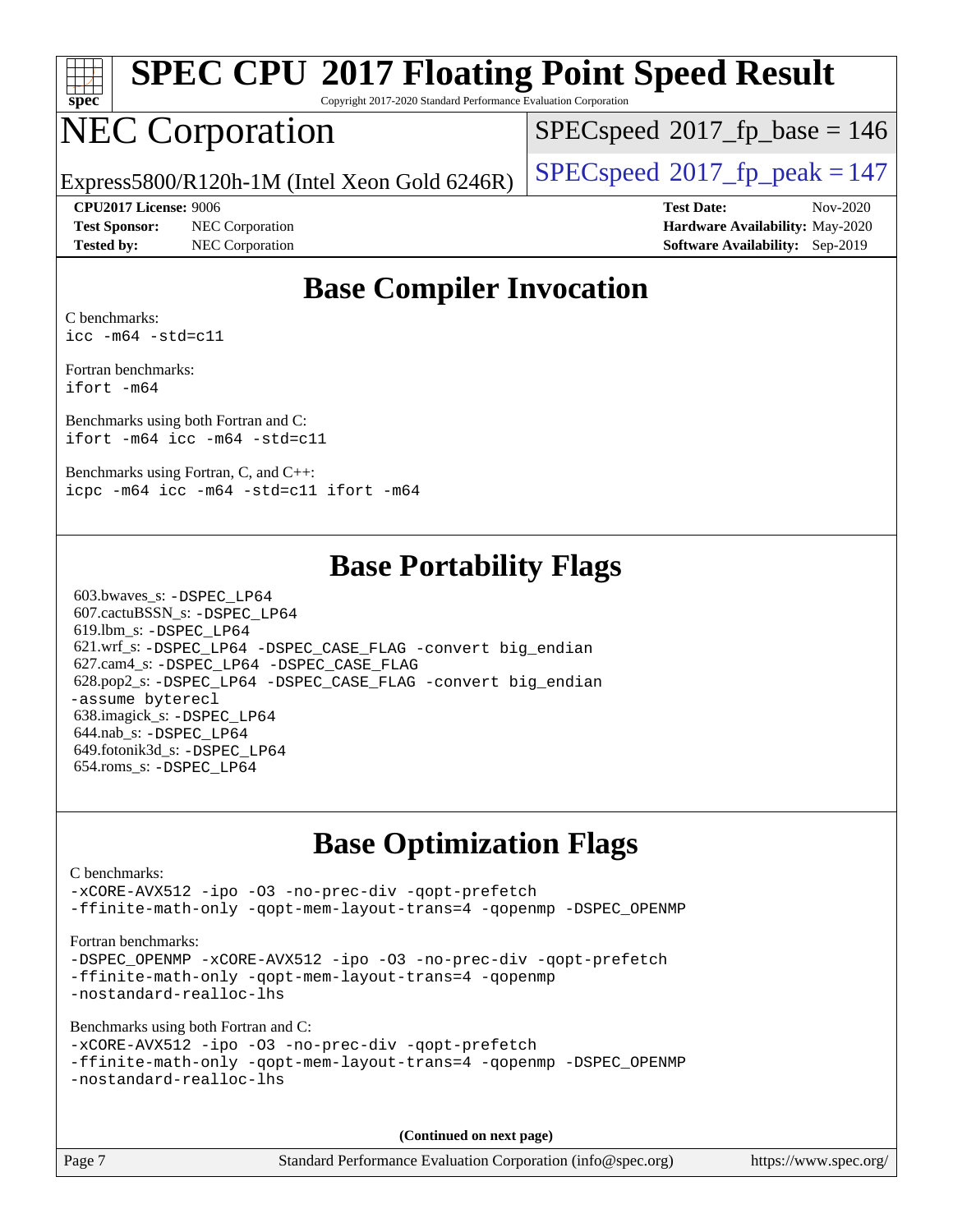

# **[SPEC CPU](http://www.spec.org/auto/cpu2017/Docs/result-fields.html#SPECCPU2017FloatingPointSpeedResult)[2017 Floating Point Speed Result](http://www.spec.org/auto/cpu2017/Docs/result-fields.html#SPECCPU2017FloatingPointSpeedResult)**

Copyright 2017-2020 Standard Performance Evaluation Corporation

## NEC Corporation

[SPECspeed](http://www.spec.org/auto/cpu2017/Docs/result-fields.html#SPECspeed2017fpbase)<sup>®</sup>2017 fp base = 146

Express5800/R120h-1M (Intel Xeon Gold 6246R)  $\big|$  [SPECspeed](http://www.spec.org/auto/cpu2017/Docs/result-fields.html#SPECspeed2017fppeak)®[2017\\_fp\\_peak = 1](http://www.spec.org/auto/cpu2017/Docs/result-fields.html#SPECspeed2017fppeak)47

**[Tested by:](http://www.spec.org/auto/cpu2017/Docs/result-fields.html#Testedby)** NEC Corporation **[Software Availability:](http://www.spec.org/auto/cpu2017/Docs/result-fields.html#SoftwareAvailability)** Sep-2019

**[CPU2017 License:](http://www.spec.org/auto/cpu2017/Docs/result-fields.html#CPU2017License)** 9006 **[Test Date:](http://www.spec.org/auto/cpu2017/Docs/result-fields.html#TestDate)** Nov-2020 **[Test Sponsor:](http://www.spec.org/auto/cpu2017/Docs/result-fields.html#TestSponsor)** NEC Corporation **[Hardware Availability:](http://www.spec.org/auto/cpu2017/Docs/result-fields.html#HardwareAvailability)** May-2020

## **[Base Optimization Flags \(Continued\)](http://www.spec.org/auto/cpu2017/Docs/result-fields.html#BaseOptimizationFlags)**

[Benchmarks using Fortran, C, and C++:](http://www.spec.org/auto/cpu2017/Docs/result-fields.html#BenchmarksusingFortranCandCXX)

[-xCORE-AVX512](http://www.spec.org/cpu2017/results/res2020q4/cpu2017-20201109-24349.flags.html#user_CC_CXX_FCbase_f-xCORE-AVX512) [-ipo](http://www.spec.org/cpu2017/results/res2020q4/cpu2017-20201109-24349.flags.html#user_CC_CXX_FCbase_f-ipo) [-O3](http://www.spec.org/cpu2017/results/res2020q4/cpu2017-20201109-24349.flags.html#user_CC_CXX_FCbase_f-O3) [-no-prec-div](http://www.spec.org/cpu2017/results/res2020q4/cpu2017-20201109-24349.flags.html#user_CC_CXX_FCbase_f-no-prec-div) [-qopt-prefetch](http://www.spec.org/cpu2017/results/res2020q4/cpu2017-20201109-24349.flags.html#user_CC_CXX_FCbase_f-qopt-prefetch)

[-ffinite-math-only](http://www.spec.org/cpu2017/results/res2020q4/cpu2017-20201109-24349.flags.html#user_CC_CXX_FCbase_f_finite_math_only_cb91587bd2077682c4b38af759c288ed7c732db004271a9512da14a4f8007909a5f1427ecbf1a0fb78ff2a814402c6114ac565ca162485bbcae155b5e4258871) [-qopt-mem-layout-trans=4](http://www.spec.org/cpu2017/results/res2020q4/cpu2017-20201109-24349.flags.html#user_CC_CXX_FCbase_f-qopt-mem-layout-trans_fa39e755916c150a61361b7846f310bcdf6f04e385ef281cadf3647acec3f0ae266d1a1d22d972a7087a248fd4e6ca390a3634700869573d231a252c784941a8) [-qopenmp](http://www.spec.org/cpu2017/results/res2020q4/cpu2017-20201109-24349.flags.html#user_CC_CXX_FCbase_qopenmp_16be0c44f24f464004c6784a7acb94aca937f053568ce72f94b139a11c7c168634a55f6653758ddd83bcf7b8463e8028bb0b48b77bcddc6b78d5d95bb1df2967) [-DSPEC\\_OPENMP](http://www.spec.org/cpu2017/results/res2020q4/cpu2017-20201109-24349.flags.html#suite_CC_CXX_FCbase_DSPEC_OPENMP) [-nostandard-realloc-lhs](http://www.spec.org/cpu2017/results/res2020q4/cpu2017-20201109-24349.flags.html#user_CC_CXX_FCbase_f_2003_std_realloc_82b4557e90729c0f113870c07e44d33d6f5a304b4f63d4c15d2d0f1fab99f5daaed73bdb9275d9ae411527f28b936061aa8b9c8f2d63842963b95c9dd6426b8a)

**[Peak Compiler Invocation](http://www.spec.org/auto/cpu2017/Docs/result-fields.html#PeakCompilerInvocation)**

[C benchmarks](http://www.spec.org/auto/cpu2017/Docs/result-fields.html#Cbenchmarks): [icc -m64 -std=c11](http://www.spec.org/cpu2017/results/res2020q4/cpu2017-20201109-24349.flags.html#user_CCpeak_intel_icc_64bit_c11_33ee0cdaae7deeeab2a9725423ba97205ce30f63b9926c2519791662299b76a0318f32ddfffdc46587804de3178b4f9328c46fa7c2b0cd779d7a61945c91cd35)

[Fortran benchmarks](http://www.spec.org/auto/cpu2017/Docs/result-fields.html#Fortranbenchmarks): [ifort -m64](http://www.spec.org/cpu2017/results/res2020q4/cpu2017-20201109-24349.flags.html#user_FCpeak_intel_ifort_64bit_24f2bb282fbaeffd6157abe4f878425411749daecae9a33200eee2bee2fe76f3b89351d69a8130dd5949958ce389cf37ff59a95e7a40d588e8d3a57e0c3fd751)

[Benchmarks using both Fortran and C](http://www.spec.org/auto/cpu2017/Docs/result-fields.html#BenchmarksusingbothFortranandC): [ifort -m64](http://www.spec.org/cpu2017/results/res2020q4/cpu2017-20201109-24349.flags.html#user_CC_FCpeak_intel_ifort_64bit_24f2bb282fbaeffd6157abe4f878425411749daecae9a33200eee2bee2fe76f3b89351d69a8130dd5949958ce389cf37ff59a95e7a40d588e8d3a57e0c3fd751) [icc -m64 -std=c11](http://www.spec.org/cpu2017/results/res2020q4/cpu2017-20201109-24349.flags.html#user_CC_FCpeak_intel_icc_64bit_c11_33ee0cdaae7deeeab2a9725423ba97205ce30f63b9926c2519791662299b76a0318f32ddfffdc46587804de3178b4f9328c46fa7c2b0cd779d7a61945c91cd35)

[Benchmarks using Fortran, C, and C++:](http://www.spec.org/auto/cpu2017/Docs/result-fields.html#BenchmarksusingFortranCandCXX) [icpc -m64](http://www.spec.org/cpu2017/results/res2020q4/cpu2017-20201109-24349.flags.html#user_CC_CXX_FCpeak_intel_icpc_64bit_4ecb2543ae3f1412ef961e0650ca070fec7b7afdcd6ed48761b84423119d1bf6bdf5cad15b44d48e7256388bc77273b966e5eb805aefd121eb22e9299b2ec9d9) [icc -m64 -std=c11](http://www.spec.org/cpu2017/results/res2020q4/cpu2017-20201109-24349.flags.html#user_CC_CXX_FCpeak_intel_icc_64bit_c11_33ee0cdaae7deeeab2a9725423ba97205ce30f63b9926c2519791662299b76a0318f32ddfffdc46587804de3178b4f9328c46fa7c2b0cd779d7a61945c91cd35) [ifort -m64](http://www.spec.org/cpu2017/results/res2020q4/cpu2017-20201109-24349.flags.html#user_CC_CXX_FCpeak_intel_ifort_64bit_24f2bb282fbaeffd6157abe4f878425411749daecae9a33200eee2bee2fe76f3b89351d69a8130dd5949958ce389cf37ff59a95e7a40d588e8d3a57e0c3fd751)

### **[Peak Portability Flags](http://www.spec.org/auto/cpu2017/Docs/result-fields.html#PeakPortabilityFlags)**

Same as Base Portability Flags

## **[Peak Optimization Flags](http://www.spec.org/auto/cpu2017/Docs/result-fields.html#PeakOptimizationFlags)**

[C benchmarks](http://www.spec.org/auto/cpu2017/Docs/result-fields.html#Cbenchmarks):

[-xCORE-AVX512](http://www.spec.org/cpu2017/results/res2020q4/cpu2017-20201109-24349.flags.html#user_CCpeak_f-xCORE-AVX512) [-ipo](http://www.spec.org/cpu2017/results/res2020q4/cpu2017-20201109-24349.flags.html#user_CCpeak_f-ipo) [-O3](http://www.spec.org/cpu2017/results/res2020q4/cpu2017-20201109-24349.flags.html#user_CCpeak_f-O3) [-no-prec-div](http://www.spec.org/cpu2017/results/res2020q4/cpu2017-20201109-24349.flags.html#user_CCpeak_f-no-prec-div) [-qopt-prefetch](http://www.spec.org/cpu2017/results/res2020q4/cpu2017-20201109-24349.flags.html#user_CCpeak_f-qopt-prefetch) [-ffinite-math-only](http://www.spec.org/cpu2017/results/res2020q4/cpu2017-20201109-24349.flags.html#user_CCpeak_f_finite_math_only_cb91587bd2077682c4b38af759c288ed7c732db004271a9512da14a4f8007909a5f1427ecbf1a0fb78ff2a814402c6114ac565ca162485bbcae155b5e4258871) [-qopt-mem-layout-trans=4](http://www.spec.org/cpu2017/results/res2020q4/cpu2017-20201109-24349.flags.html#user_CCpeak_f-qopt-mem-layout-trans_fa39e755916c150a61361b7846f310bcdf6f04e385ef281cadf3647acec3f0ae266d1a1d22d972a7087a248fd4e6ca390a3634700869573d231a252c784941a8) [-qopenmp](http://www.spec.org/cpu2017/results/res2020q4/cpu2017-20201109-24349.flags.html#user_CCpeak_qopenmp_16be0c44f24f464004c6784a7acb94aca937f053568ce72f94b139a11c7c168634a55f6653758ddd83bcf7b8463e8028bb0b48b77bcddc6b78d5d95bb1df2967) [-DSPEC\\_OPENMP](http://www.spec.org/cpu2017/results/res2020q4/cpu2017-20201109-24349.flags.html#suite_CCpeak_DSPEC_OPENMP)

[Fortran benchmarks](http://www.spec.org/auto/cpu2017/Docs/result-fields.html#Fortranbenchmarks):

 603.bwaves\_s: [-prof-gen](http://www.spec.org/cpu2017/results/res2020q4/cpu2017-20201109-24349.flags.html#user_peakPASS1_FFLAGSPASS1_LDFLAGS603_bwaves_s_prof_gen_5aa4926d6013ddb2a31985c654b3eb18169fc0c6952a63635c234f711e6e63dd76e94ad52365559451ec499a2cdb89e4dc58ba4c67ef54ca681ffbe1461d6b36)(pass 1) [-prof-use](http://www.spec.org/cpu2017/results/res2020q4/cpu2017-20201109-24349.flags.html#user_peakPASS2_FFLAGSPASS2_LDFLAGS603_bwaves_s_prof_use_1a21ceae95f36a2b53c25747139a6c16ca95bd9def2a207b4f0849963b97e94f5260e30a0c64f4bb623698870e679ca08317ef8150905d41bd88c6f78df73f19)(pass 2) [-DSPEC\\_SUPPRESS\\_OPENMP](http://www.spec.org/cpu2017/results/res2020q4/cpu2017-20201109-24349.flags.html#suite_peakPASS1_FOPTIMIZE603_bwaves_s_DSPEC_SUPPRESS_OPENMP) -DSPEC OPENMP [-O2](http://www.spec.org/cpu2017/results/res2020q4/cpu2017-20201109-24349.flags.html#user_peakPASS1_FOPTIMIZE603_bwaves_s_f-O2) [-xCORE-AVX512](http://www.spec.org/cpu2017/results/res2020q4/cpu2017-20201109-24349.flags.html#user_peakPASS2_FOPTIMIZE603_bwaves_s_f-xCORE-AVX512) [-qopt-prefetch](http://www.spec.org/cpu2017/results/res2020q4/cpu2017-20201109-24349.flags.html#user_peakPASS1_FOPTIMIZEPASS2_FOPTIMIZE603_bwaves_s_f-qopt-prefetch) [-ipo](http://www.spec.org/cpu2017/results/res2020q4/cpu2017-20201109-24349.flags.html#user_peakPASS2_FOPTIMIZE603_bwaves_s_f-ipo) [-O3](http://www.spec.org/cpu2017/results/res2020q4/cpu2017-20201109-24349.flags.html#user_peakPASS2_FOPTIMIZE603_bwaves_s_f-O3) [-ffinite-math-only](http://www.spec.org/cpu2017/results/res2020q4/cpu2017-20201109-24349.flags.html#user_peakPASS1_FOPTIMIZEPASS2_FOPTIMIZE603_bwaves_s_f_finite_math_only_cb91587bd2077682c4b38af759c288ed7c732db004271a9512da14a4f8007909a5f1427ecbf1a0fb78ff2a814402c6114ac565ca162485bbcae155b5e4258871) [-no-prec-div](http://www.spec.org/cpu2017/results/res2020q4/cpu2017-20201109-24349.flags.html#user_peakPASS2_FOPTIMIZE603_bwaves_s_f-no-prec-div) [-qopt-mem-layout-trans=4](http://www.spec.org/cpu2017/results/res2020q4/cpu2017-20201109-24349.flags.html#user_peakPASS1_FOPTIMIZEPASS2_FOPTIMIZE603_bwaves_s_f-qopt-mem-layout-trans_fa39e755916c150a61361b7846f310bcdf6f04e385ef281cadf3647acec3f0ae266d1a1d22d972a7087a248fd4e6ca390a3634700869573d231a252c784941a8) [-qopenmp](http://www.spec.org/cpu2017/results/res2020q4/cpu2017-20201109-24349.flags.html#user_peakPASS2_FOPTIMIZE603_bwaves_s_qopenmp_16be0c44f24f464004c6784a7acb94aca937f053568ce72f94b139a11c7c168634a55f6653758ddd83bcf7b8463e8028bb0b48b77bcddc6b78d5d95bb1df2967) [-nostandard-realloc-lhs](http://www.spec.org/cpu2017/results/res2020q4/cpu2017-20201109-24349.flags.html#user_peakEXTRA_FOPTIMIZE603_bwaves_s_f_2003_std_realloc_82b4557e90729c0f113870c07e44d33d6f5a304b4f63d4c15d2d0f1fab99f5daaed73bdb9275d9ae411527f28b936061aa8b9c8f2d63842963b95c9dd6426b8a)

649.fotonik3d\_s: Same as 603.bwaves\_s

 654.roms\_s: [-DSPEC\\_OPENMP](http://www.spec.org/cpu2017/results/res2020q4/cpu2017-20201109-24349.flags.html#suite_peakFOPTIMIZE654_roms_s_DSPEC_OPENMP) [-xCORE-AVX512](http://www.spec.org/cpu2017/results/res2020q4/cpu2017-20201109-24349.flags.html#user_peakFOPTIMIZE654_roms_s_f-xCORE-AVX512) [-ipo](http://www.spec.org/cpu2017/results/res2020q4/cpu2017-20201109-24349.flags.html#user_peakFOPTIMIZE654_roms_s_f-ipo) [-O3](http://www.spec.org/cpu2017/results/res2020q4/cpu2017-20201109-24349.flags.html#user_peakFOPTIMIZE654_roms_s_f-O3) [-no-prec-div](http://www.spec.org/cpu2017/results/res2020q4/cpu2017-20201109-24349.flags.html#user_peakFOPTIMIZE654_roms_s_f-no-prec-div) [-qopt-prefetch](http://www.spec.org/cpu2017/results/res2020q4/cpu2017-20201109-24349.flags.html#user_peakFOPTIMIZE654_roms_s_f-qopt-prefetch) [-ffinite-math-only](http://www.spec.org/cpu2017/results/res2020q4/cpu2017-20201109-24349.flags.html#user_peakFOPTIMIZE654_roms_s_f_finite_math_only_cb91587bd2077682c4b38af759c288ed7c732db004271a9512da14a4f8007909a5f1427ecbf1a0fb78ff2a814402c6114ac565ca162485bbcae155b5e4258871) [-qopt-mem-layout-trans=4](http://www.spec.org/cpu2017/results/res2020q4/cpu2017-20201109-24349.flags.html#user_peakFOPTIMIZE654_roms_s_f-qopt-mem-layout-trans_fa39e755916c150a61361b7846f310bcdf6f04e385ef281cadf3647acec3f0ae266d1a1d22d972a7087a248fd4e6ca390a3634700869573d231a252c784941a8)

**(Continued on next page)**